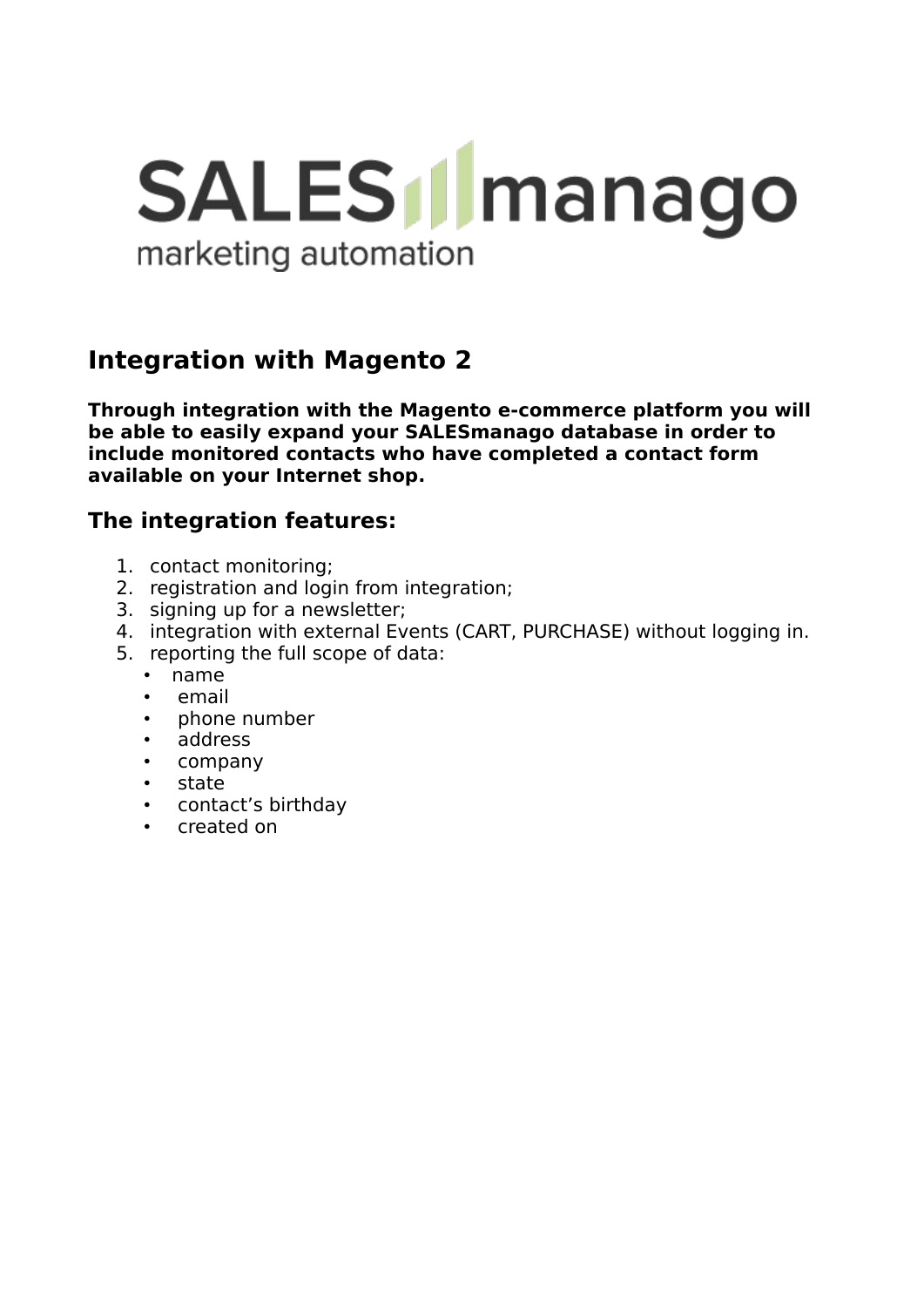## **Integration with SALESmanago – Configuration**

#### **YOUR E-COMMERCE PLATFORM ACCOUNT**

### **1. Logging in/registration**

Log in to your account on E-commerce platform and next to SALESmanago module when you click **Login** in the left upper corner.

| ⑪<br>Magento Admin                                                                                                                               |                                                                                        | $\Omega$<br>kolczu v                     |
|--------------------------------------------------------------------------------------------------------------------------------------------------|----------------------------------------------------------------------------------------|------------------------------------------|
| $\mathbf{a}$<br>DASHBOARD<br>$\bullet$<br>Store View: All Store Views<br>\$                                                                      |                                                                                        | Go to Create Account<br>Login            |
| SALES<br>命<br>PRODUCTS<br>ê<br>CUSTOMERS<br>ч.<br>MARKETING<br>$\qquad \qquad \Box$<br>CONTENT<br>d.<br>REPORTS                                  | <b>SALES I</b> manago<br>Log in to your SALESmanago account<br>Login $*$<br>Password * |                                          |
| ₩<br><b>STORES</b><br>Copyright © 2020 Magento Commerce Inc. All rights reserved.<br>$\mathbf{Q}$<br>System<br>♠<br>FIND PARTNERS<br>SALESMANAGO |                                                                                        | Magento ver. 2.1.1<br><b>Report Bugs</b> |

| ⑪                                         | Magento Admin                                               |                                                                 | $\alpha$ | kolczu <del>v</del>                      |  |
|-------------------------------------------|-------------------------------------------------------------|-----------------------------------------------------------------|----------|------------------------------------------|--|
| $\mathbf{a}$<br>DASHBOARD<br>\$<br>SALES  | $\bullet$<br>Store View: Default Store View                 | Logout                                                          |          | <b>Plugin Configuration</b>              |  |
| ŵ<br>PRODUCTS                             | Welcome                                                     | Welcome                                                         |          |                                          |  |
| 휴<br>CUSTOMERS                            | <b>Export Data</b>                                          |                                                                 |          |                                          |  |
| $\blacktriangleleft$<br>MARKETING         |                                                             | SALESmanago Marketing<br>Automation SALESmanago AppStore<br>103 |          |                                          |  |
| $\overline{\mathbf{m}}$ content           |                                                             | Number of contacts<br>3.0.7<br>Plugin version                   |          |                                          |  |
| n.<br>REPORTS                             |                                                             |                                                                 |          |                                          |  |
| ▩<br><b>STORES</b>                        |                                                             |                                                                 |          |                                          |  |
| $\mathbf{R}$<br>System                    | Copyright © 2020 Magento Commerce Inc. All rights reserved. |                                                                 |          | Magento ver. 2.1.1<br><b>Report Bugs</b> |  |
| ۰<br><b>FIND PARTNERS</b><br>& EXTENSIONS |                                                             |                                                                 |          |                                          |  |
|                                           |                                                             |                                                                 |          |                                          |  |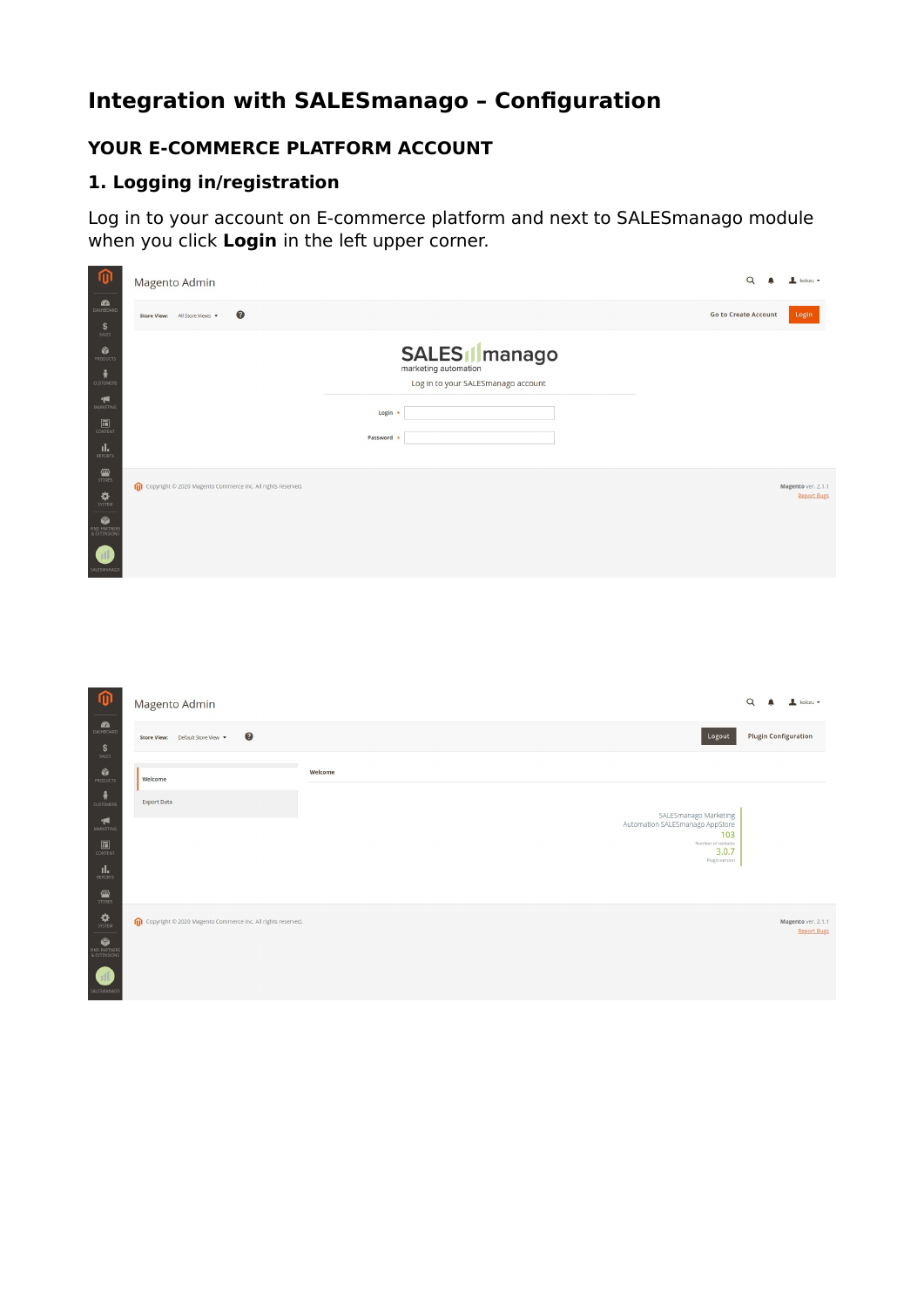If you do not have an account in SALESmanago, you can create it when you click **Create** in right upper corner and next provide data as follows in the text fields: name and surname, email address, password and telephone number. Select language from the drop-down list and check checkboxes below.

| 价                        | Magento Admin                            |                                                                                                                                    |                    | kolczu v |
|--------------------------|------------------------------------------|------------------------------------------------------------------------------------------------------------------------------------|--------------------|----------|
| DASHBOARD<br>\$<br>SALES | $\bullet$<br>Store View: All Store Views |                                                                                                                                    | <b>Go to Login</b> | Create   |
| ŵ<br>PRODUCTS            |                                          | <b>SALES</b> <sup>Il</sup> manago<br>marketing automation                                                                          |                    |          |
| CUSTOMERS                |                                          | <b>Create Account</b>                                                                                                              |                    |          |
| ۰Ħ<br>MARKETING          |                                          | Name                                                                                                                               |                    |          |
| $\overline{\mathbf{m}}$  |                                          | Email $\star$                                                                                                                      |                    |          |
| ıl.<br>REPORTS           |                                          | Password *                                                                                                                         |                    |          |
| <b>ED</b><br>STORES      |                                          | Phone *                                                                                                                            |                    |          |
| $\frac{1}{\sqrt{2}}$     |                                          | I agree to process my personal data in marketing purposes of                                                                       |                    |          |
| ♠<br>FIND PARTNER        |                                          | Benhauer LTD (the owner of SALESmanago).                                                                                           |                    |          |
|                          |                                          | I agree to receive commercial e-communication about products<br>of Benhauer and its partners.                                      |                    |          |
| SALESMANAGO              |                                          | By clicking the create account button, you confirm that you have<br>familiarised yourself with information about the processing of |                    |          |

#### **2. Export data**

In **Export data** you can export contacts or historical data when you check one of the options.

| 价                                         | Magento Admin                                               |               |                                           |                                                                                                     |        | $\alpha$                    | kolczu v                                 |
|-------------------------------------------|-------------------------------------------------------------|---------------|-------------------------------------------|-----------------------------------------------------------------------------------------------------|--------|-----------------------------|------------------------------------------|
| DASHBOARD<br>\$<br>SALES                  | $\bullet$<br>Store View: All Store Views                    |               |                                           |                                                                                                     | Logout | <b>Plugin Configuration</b> | Export                                   |
| $\sum_{\text{PRODUCTS}}$                  | Welcome                                                     | <b>Export</b> |                                           |                                                                                                     |        |                             |                                          |
| <b>CUSTOMERS</b>                          | <b>Export Data</b>                                          |               | <b>Export contacts to SALESmanago</b>     | Yes<br>$\boldsymbol{\mathrm{v}}$<br>We will automatically export all your customers to SALESmanago. |        |                             |                                          |
| ៕<br>MARKETING<br>$\overline{\mathbf{m}}$ |                                                             |               | <b>Export historical transaction data</b> | Yes<br>$\mathbf{v}$<br>We will automatically transfer all historical transaction data.              |        |                             |                                          |
| $\prod_{\mathsf{REPORTS}}$                |                                                             |               |                                           |                                                                                                     |        |                             |                                          |
| $\frac{d}{d}$ STORES<br>٠<br>SYSTEM       | Copyright © 2020 Magento Commerce Inc. All rights reserved. |               |                                           |                                                                                                     |        |                             | Magento ver. 2.1.1<br><b>Report Bugs</b> |
| FIND PARTNERS                             |                                                             |               |                                           |                                                                                                     |        |                             |                                          |
| $\blacksquare$<br>SALESMANAGO             |                                                             |               |                                           |                                                                                                     |        |                             |                                          |

**IMPORTANT:** Export transactional data once only. When you export transactional data more than once, information will be duplicated.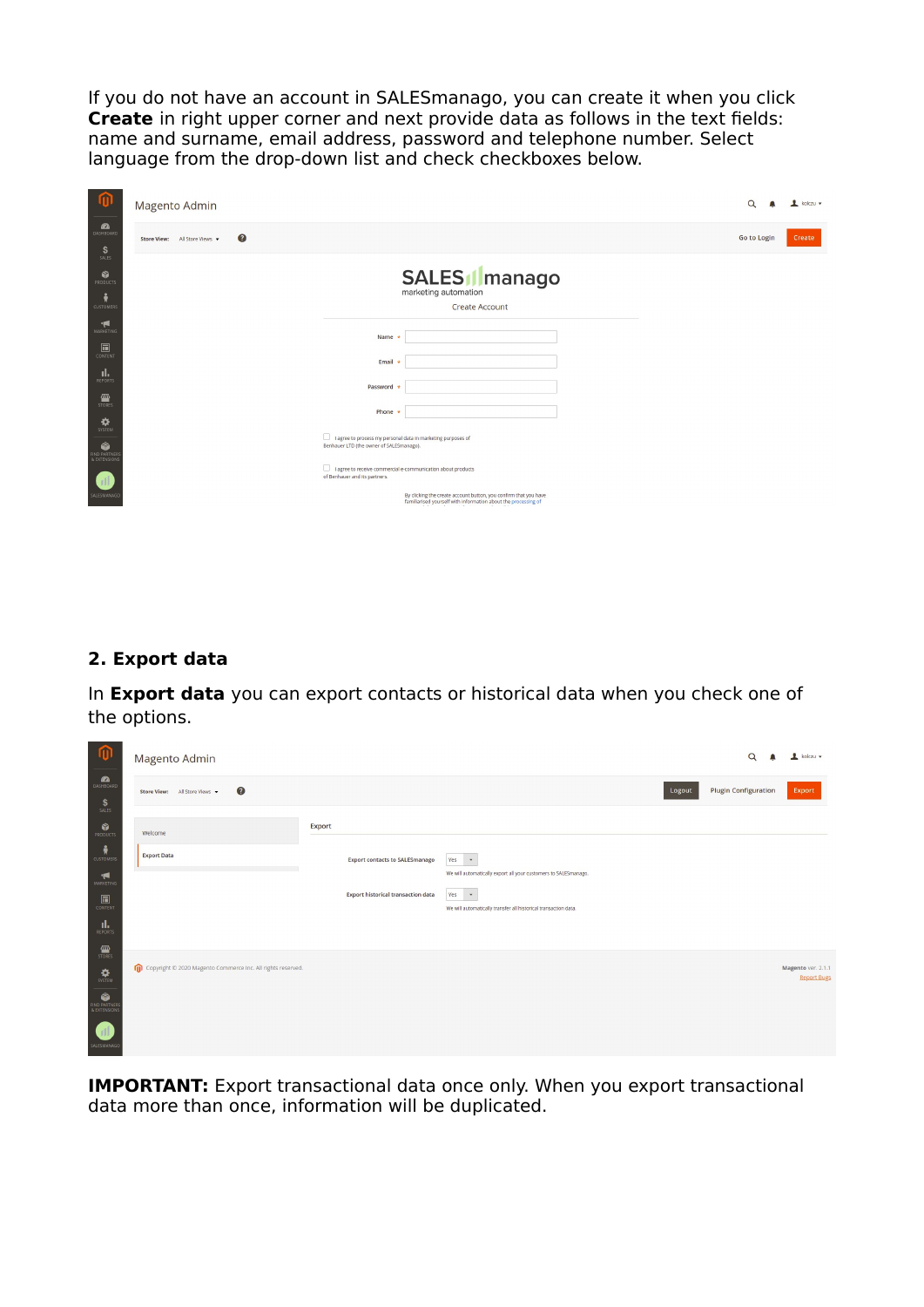#### **3. Settings**

**Contract** 

| 而                                     |                                           |                                               |                                                                                                                        |                    |
|---------------------------------------|-------------------------------------------|-----------------------------------------------|------------------------------------------------------------------------------------------------------------------------|--------------------|
| DASHBOARD                             | $\bullet$<br>Store View: Default Config v |                                               |                                                                                                                        | <b>Save Config</b> |
|                                       |                                           |                                               |                                                                                                                        |                    |
| $\frac{1}{2}$<br>SALES                | SALESMANAGO<br>$\widehat{\phantom{a}}$    | <b>Account Settings</b>                       |                                                                                                                        | $\odot$            |
| Ŵ<br>PRODUCTS                         | <b>Account Settings</b>                   | Client ID 7<br>[store view]                   |                                                                                                                        |                    |
| $\hat{\pmb{\pi}}$<br>CUSTOMERS        | Magento 2 Settings                        | Endpoint<br>[store view]                      | app2.salesmanago.pl                                                                                                    |                    |
| $\blacktriangledown$<br>MARKETING     | <b>GENERAL</b><br>$\checkmark$            | Contact owner email<br>[store view]           | <b>Ogmail.com</b><br>kar<br>$\mathbf{v}$                                                                               |                    |
| $\overline{\mathbf{m}}$ content       | <b>CATALOG</b><br>$\checkmark$            | Synchronize contacts statuses<br>[store view] | Yes<br>$\pmb{\mathrm{v}}$<br>During new user registration, download the consent status of the contact from SALESmanago |                    |
| $\mathop{\text{II}}_{\text{REPORTS}}$ | <b>CUSTOMERS</b><br>$\checkmark$          |                                               |                                                                                                                        |                    |
| $\frac{d}{d}$ stores                  | $\check{~}$<br><b>SALES</b>               | <b>Double Optin</b>                           |                                                                                                                        | $\odot$            |
| $\bullet$                             | A MAGEPLAZA EXTENSIONS<br>$\checkmark$    | Double Opt In No<br>[store view]              | $\pmb{\mathrm{v}}$                                                                                                     |                    |
|                                       | <b>SERVICES</b><br>$\checkmark$           |                                               | During new user subscription, use Double Opt In                                                                        |                    |
| FIND PARTNERS<br>& EXTENSIONS         | <b>ADVANCED</b><br>$\check{~}$            | <b>Template ID</b><br>[store view]            | (optional)                                                                                                             |                    |
| SALESMANAGO                           |                                           | Email ID<br>[store view]                      | (optional)                                                                                                             |                    |
|                                       |                                           | <b>Email Subject</b><br>[store view]          | (optional)                                                                                                             |                    |

**Account Settings (Stores → Configuration → Salesmango):**

#### **Magento 2 Settings (Stores → Configuration → Salesmango):**

In Magento 2 Settings you can add tags to contacts in SALESmanago system.

**IMPORTANT:** Separate tags with comma, no space.

| $\hat{m}$                            | Configuration                             |              |                                         |                                                                                 | $\Omega$ | $\mathbf{R}$ kolczu $\mathbf{v}$ |
|--------------------------------------|-------------------------------------------|--------------|-----------------------------------------|---------------------------------------------------------------------------------|----------|----------------------------------|
| $\alpha$<br>DASHBOARD<br>\$<br>SALES | $\bullet$<br>Store View: Default Config + |              |                                         |                                                                                 |          | <b>Save Config</b>               |
| ŵ<br><b>PRODUCTS</b>                 | SALESMANAGO                               | $\wedge$     | <b>Callbacks</b>                        |                                                                                 |          | $\odot$                          |
| 帚<br><b>CUSTOMERS</b>                | <b>Account Settings</b>                   |              | Opt-in callback URL:<br>[store view]    | http:/                                                                          |          |                                  |
| $\blacktriangleleft$<br>MARKETING    | <b>Magento 2 Settings</b>                 |              | Opt-out callback URL:<br>[store view]   | http://                                                                         |          |                                  |
| $\Box$<br>CONTENT                    | <b>GENERAL</b>                            | $\checkmark$ | <b>Tags</b>                             |                                                                                 |          | $\odot$                          |
| al.<br>REPORTS                       | CATALOG                                   | $\check{~}$  | Purchase tag                            | magento2_purchase                                                               |          |                                  |
| $\frac{d\mathbf{m}}{d\mathbf{r}}$    | <b>CUSTOMERS</b>                          | $\checkmark$ | [store view]                            | Tags assigned after purchase (comma separated)                                  |          |                                  |
| ❖                                    | <b>SALES</b>                              | $\checkmark$ | <b>Subscription tag</b><br>[store view] | magento2_newsletter                                                             |          |                                  |
| SYSTEM                               | A MAGEPLAZA EXTENSIONS                    | $\checkmark$ |                                         | Tags assigned after subscription to the newsletter (comma separated)            |          |                                  |
| ¢<br>FIND PARTNER:<br>& EXTENSIONS   | <b>SERVICES</b>                           | $\checkmark$ | Guest purchase tag<br>[store view]      | magento2_guest_purchase<br>Tags assigned after guest purchase (comma separated) |          |                                  |
|                                      | <b>ADVANCED</b>                           | $\checkmark$ | <b>Registration tag</b><br>[store view] | magento2_register                                                               |          |                                  |
| <b>SALESMANAGO</b>                   |                                           |              |                                         | Tags assigned after registration (comma separated)                              |          |                                  |
|                                      |                                           |              | <b>Events</b>                           |                                                                                 |          | $\Omega$                         |

**Callback settings for opt-in and opt-out** – opt-in/opt-out callback option enables to send information about contacts from SALESmanago to external platform integrated by API.

• Opt-in callback URL – sends infromation to external system that a contact has opt-in status. Information will be sent when a contact clicks the subscribe link or the status will be changed directly on the contact card.